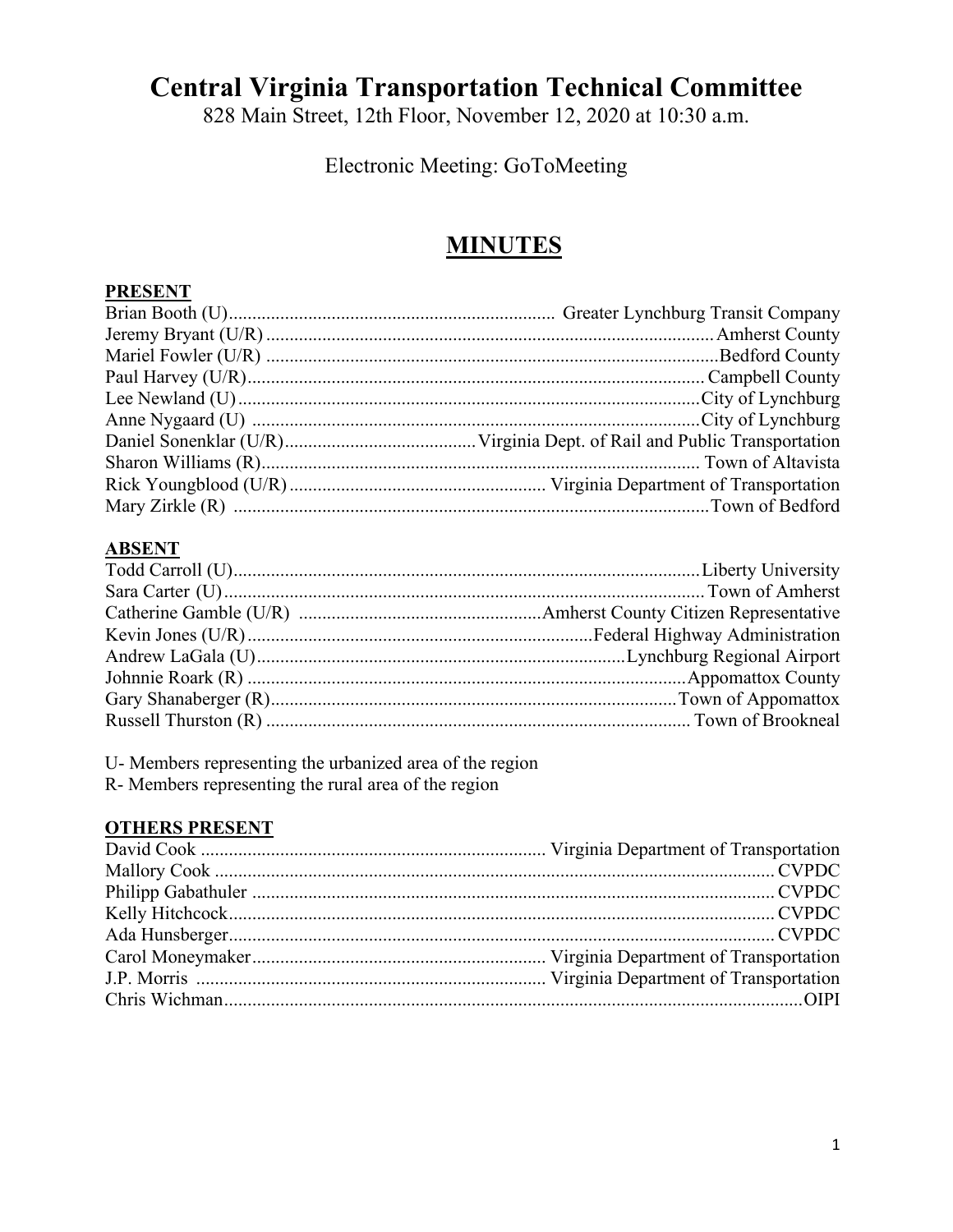#### **1. Call to Order**

Paul Harvey, Chair, called the meeting to order via GoToMeeting at 10:30 a.m.

#### **2. Roll Call**

Mallory Cook performed a roll call of the members and other participants present for the meeting.

#### **3. Approval of Minutes: September 10, 2020**

Ada Hunsberger recommended the Committee table the September 10, 2020 minutes until the next meeting after receiving a request from Anne Nygaard to amend the minutes with additional comments. The minutes of the September 10, 2020 meeting will be reviewed at the next scheduled meeting.

#### **4. Opportunities for Regional Collaboration**

Ada Hunsberger explained that after meeting with various members of the committee over the past several months, many members have requested opportunities to bring more dynamic content into TTC meetings.

Some ideas presented have included peer-to-peer forums on specific topics and guest speakers on specific topics. Staff are requesting recommendations from members of the committee on how to provide more innovative methods for conducting TTC meetings.

#### **5. VTrans Needs Prioritization Policy**

Chris Wichman, with OIPI, provided an update on the draft policy for the prioritization of VTrans mid-term needs. The prioritization process for selecting projects was also reviewed. The VTrans website has been developed to provide resources and includes information like past or upcoming workshops, the draft policy guide and draft technical guide and methods for submitting comments on the policy.

The policy is currently in the 30-day review and comment period that will end on November 30. Rick Youngblood encouraged the Committee members to review this information as it will impact future Smart Scale projects specifically within this region.

#### **6. MYSidewalk: Digital Data Platform**

Ada Hunsberger and Philipp Gabathuler provided a demo and additional information regarding the new Long-Range Plan dashboard through the MYSidewalk platform. The dashboard provides a variety of information including demographics, transportation and commuting data, and performance measures.